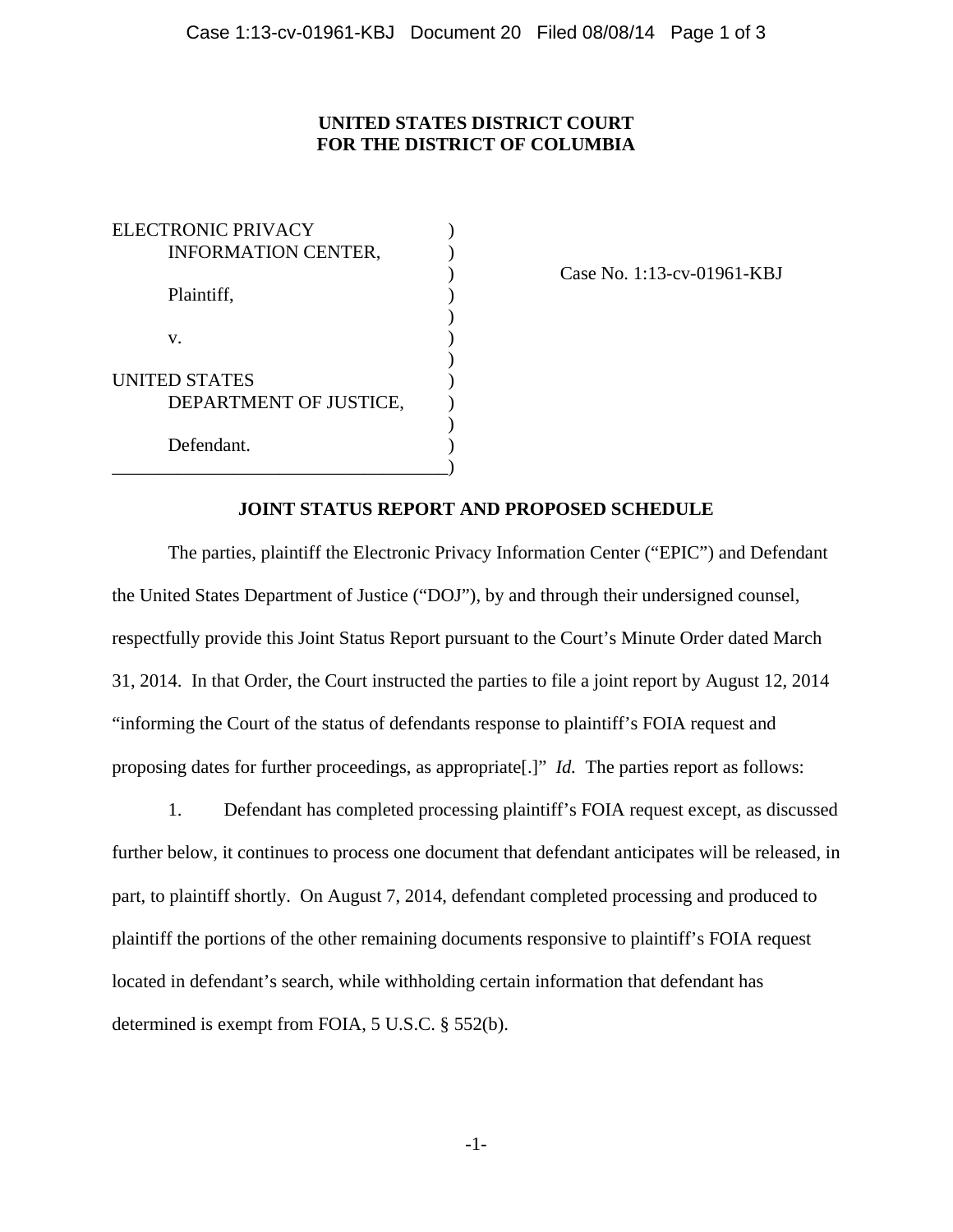## Case 1:13-cv-01961-KBJ Document 20 Filed 08/08/14 Page 2 of 3

2. Consultation within the Executive Branch concerning the single remaining document is taking longer than defendant had anticipated. Some information in the document in question will be withheld as national security information classified pursuant to Executive Order. The Government is working to appropriately redact that classified or otherwise exempt material and segregate the remainder of the document for release to plaintiff. Defendant now anticipates that processing of that document will be complete by August 22, 2014.

3. Based on its review of material previously produced and information currently available, plaintiff plans to challenge (1) the sufficiency of defendant's search for responsive records, (2) the segregability of redacted material, (3) certain withholdings marked as "nonresponsive," (4) withholdings pursuant to Exemption 1, (5) withholdings pursuant to Exemption 3, and (5) withholdings pursuant to Exemption 7(E).

4. In an effort to facilitate discussions between the parties and to narrow, and to obtain certainty concerning, the areas in dispute prior to motions practice, plaintiff has requested and defendant intends to provide plaintiff with a draft, unclassified *Vaughn* index or description of withheld material.

5. The parties jointly suggest the following schedule for further proceedings in this action:

- Defendant will provide plaintiff with a draft *Vaughn* index on or before September 11, 2014
- Plaintiff will inform defendant, through counsel, what plaintiff intends to challenge on or before September 18, 2014
- Defendant will file its Motion for Summary Judgment on or before October 17, 2014
- Plaintiff will file its consolidated Opposition and Cross-Motion for Summary Judgment on or before November 14, 2014
- Defendant will file its consolidated Opposition and Reply on or before December 5, 2014